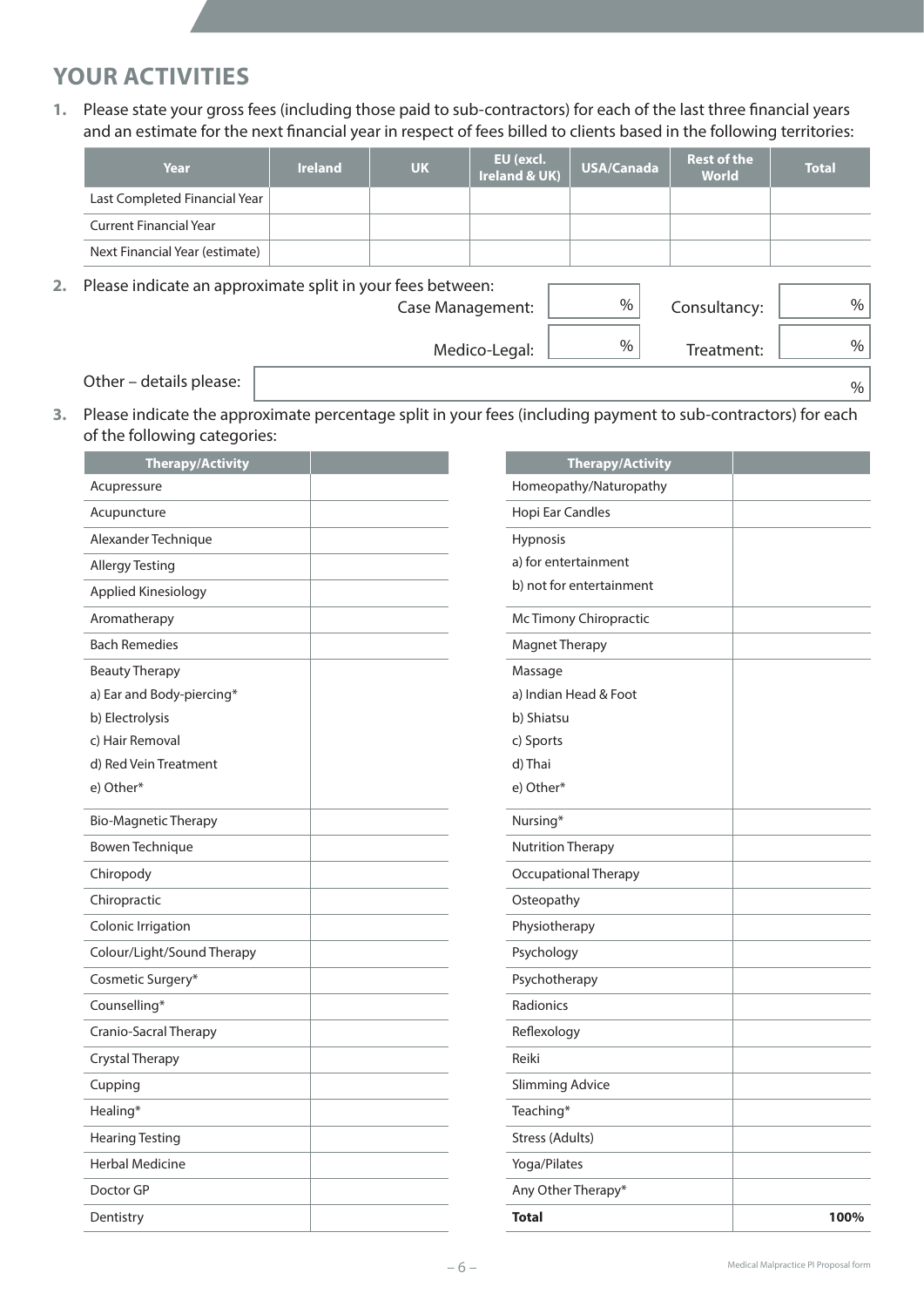If you undertake one or more of the therapies/activities marked with an asterisk please provide full details of what is involved:

| 4. | Over the past 5 years, and for the forthcoming 12 months, has there been or will<br>there be any significant variation in the percentages shown in 2 or 3, i.e. +/-25%<br>per therapy/activity? |                           |                                                      | Yes | No.                           |
|----|-------------------------------------------------------------------------------------------------------------------------------------------------------------------------------------------------|---------------------------|------------------------------------------------------|-----|-------------------------------|
|    |                                                                                                                                                                                                 |                           |                                                      |     |                               |
| 5. | Is cover required for any previous, now ceased, therapy/activity which is different<br>from that declared within this Proposal Form?                                                            |                           |                                                      | Yes | No.                           |
|    | If you have answered 'Yes' to questions 4 or 5 please provide full details:                                                                                                                     |                           |                                                      |     |                               |
|    |                                                                                                                                                                                                 |                           |                                                      |     |                               |
| 6. | Do you undertake:                                                                                                                                                                               |                           |                                                      |     |                               |
|    | a) Any invasive or surgical techniques?                                                                                                                                                         |                           |                                                      | Yes | No                            |
|    | b) Clinical trials or tests on new medical equipment                                                                                                                                            |                           |                                                      | Yes | No.                           |
|    | If you have answered 'Yes' to questions a) or b) please provide full details:                                                                                                                   |                           |                                                      |     |                               |
|    |                                                                                                                                                                                                 |                           |                                                      |     |                               |
| 7. | Do you prescribe and/or supply any products (including medicines, creams, etc)?                                                                                                                 |                           |                                                      | Yes | No.                           |
|    | If Yes, please provide details:                                                                                                                                                                 |                           |                                                      |     |                               |
|    | <b>Product involved</b>                                                                                                                                                                         | Internal or external use? | <b>Identity and location of</b><br>producer/supplier |     | <b>Turnover</b><br>from sales |
|    |                                                                                                                                                                                                 |                           |                                                      |     | $\%$                          |
|    |                                                                                                                                                                                                 |                           |                                                      |     | $\%$                          |
|    |                                                                                                                                                                                                 |                           |                                                      |     | $\%$                          |
| 8. | Do you always undertake garda vetting if you are dealing with children or<br>vulnerable clients?                                                                                                |                           |                                                      | Yes | No                            |
| 9. | Do you have facilities for sterilisation of instruments in accordance with                                                                                                                      |                           |                                                      |     |                               |
|    | current guidelines?                                                                                                                                                                             |                           |                                                      | Yes | No                            |
|    | 10. Do you operate a needle stick injury policy?<br>If yes, please attach.                                                                                                                      |                           |                                                      | Yes | No                            |
|    | 11. Please give details of what patient records are kept and how long they are retained:                                                                                                        |                           |                                                      |     |                               |
|    |                                                                                                                                                                                                 |                           |                                                      |     |                               |
|    |                                                                                                                                                                                                 |                           |                                                      |     |                               |
|    | 12. Do you obtain patient sign off prior to releasing their records to employer or<br>other third parties?                                                                                      |                           |                                                      | Yes | No                            |

– 7 – Medical Malpractice PI Proposal form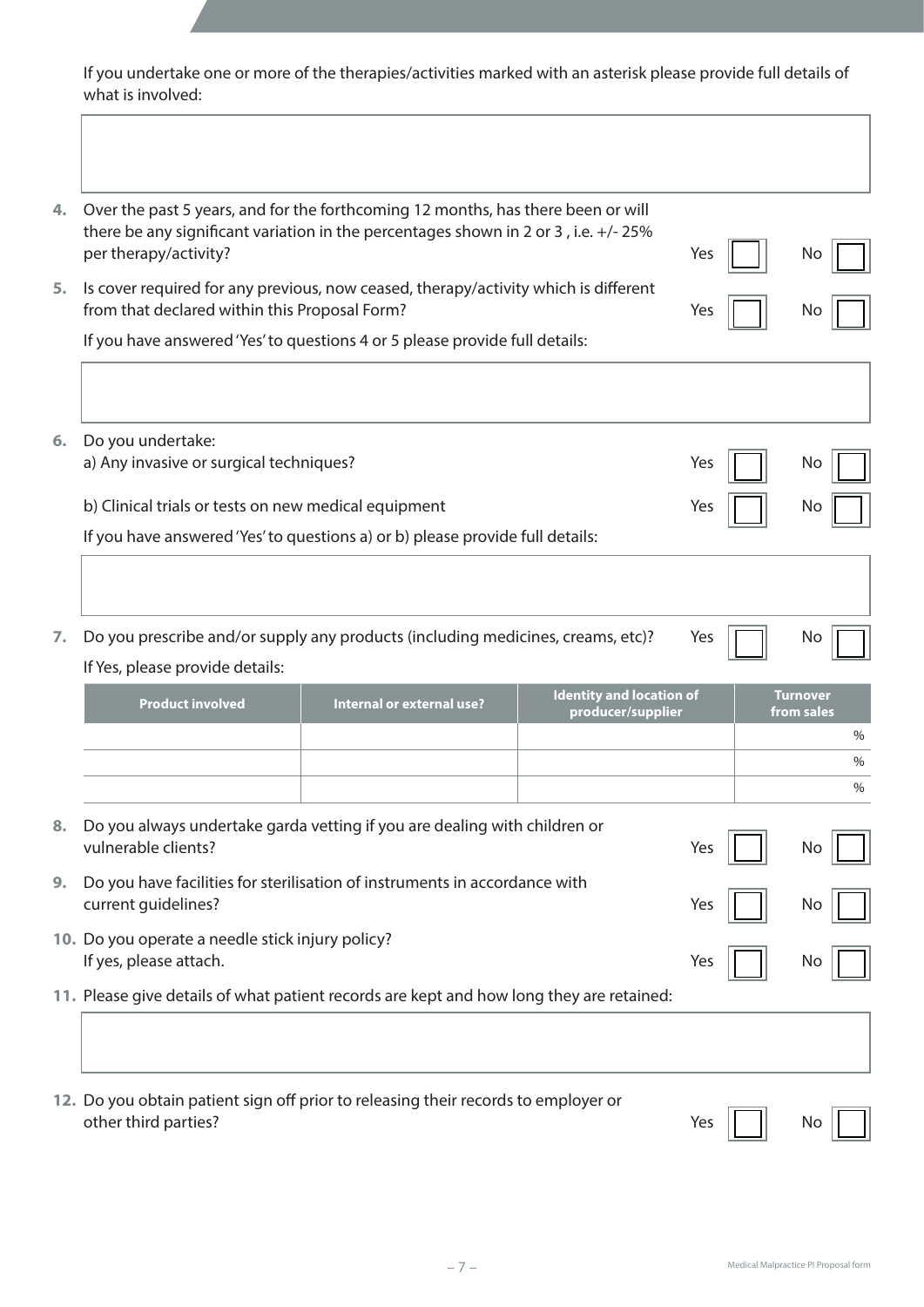| 13. Do you carry out any treatment on animals? | Yes | No |
|------------------------------------------------|-----|----|
| If Yes, please provide details:                |     |    |

|                      | <b>Typical treatments carried out</b> | Approx % of total fees<br>relating to this work |
|----------------------|---------------------------------------|-------------------------------------------------|
| Race Horses          |                                       | $\frac{0}{0}$                                   |
| Racing               |                                       | $\frac{0}{0}$                                   |
| Livestock            |                                       | $\frac{0}{0}$                                   |
| <b>Other Animals</b> |                                       | $\frac{0}{0}$                                   |

**14.** Do you enter into any contracts where legal jurisdiction is anything other than Ireland? No was also been applied to the contract of the contract of the contract of the contract of the contract of the contract of the contract of the contract of the contract of the contract of the contract of the

If in answering Question 1 you have declared fees from any territory other than the UK or Ireland or answered Yes to Question 14, please give full details including nature of contract, year, countries involved and jurisdiction applicable:

**15.** What percentage of your income is paid to sub-contractors? **19. In the same of the same of the same of the same of the same of the same of the same of the same of the same of the same of the same of the same of the s 16.** Do you require cover for sub-contractors under your policy for claims made against them in respect of work they perform on your behalf? The Most Chassis of the Most Chassis and Most Cha

#### If Yes, please provide details:

| <b>Name</b> | Qualifications | Work undertaken <sup>'</sup> | Fees Paid<br>(last financial year) |
|-------------|----------------|------------------------------|------------------------------------|
|             |                |                              |                                    |
|             |                |                              |                                    |
|             |                |                              |                                    |
|             |                |                              |                                    |

**17.** How do you control and review the work that sub-contactors undertake for you?

| 18. Do you enter into written agreements with your sub-contractors?                                            | Yes |   | No. |  |
|----------------------------------------------------------------------------------------------------------------|-----|---|-----|--|
| 19. Are sub-contactors undertaking work for you required to hold their own<br>Malpractice Liability Insurance? | Yes |   | No. |  |
| If so, for what amount?                                                                                        |     | € |     |  |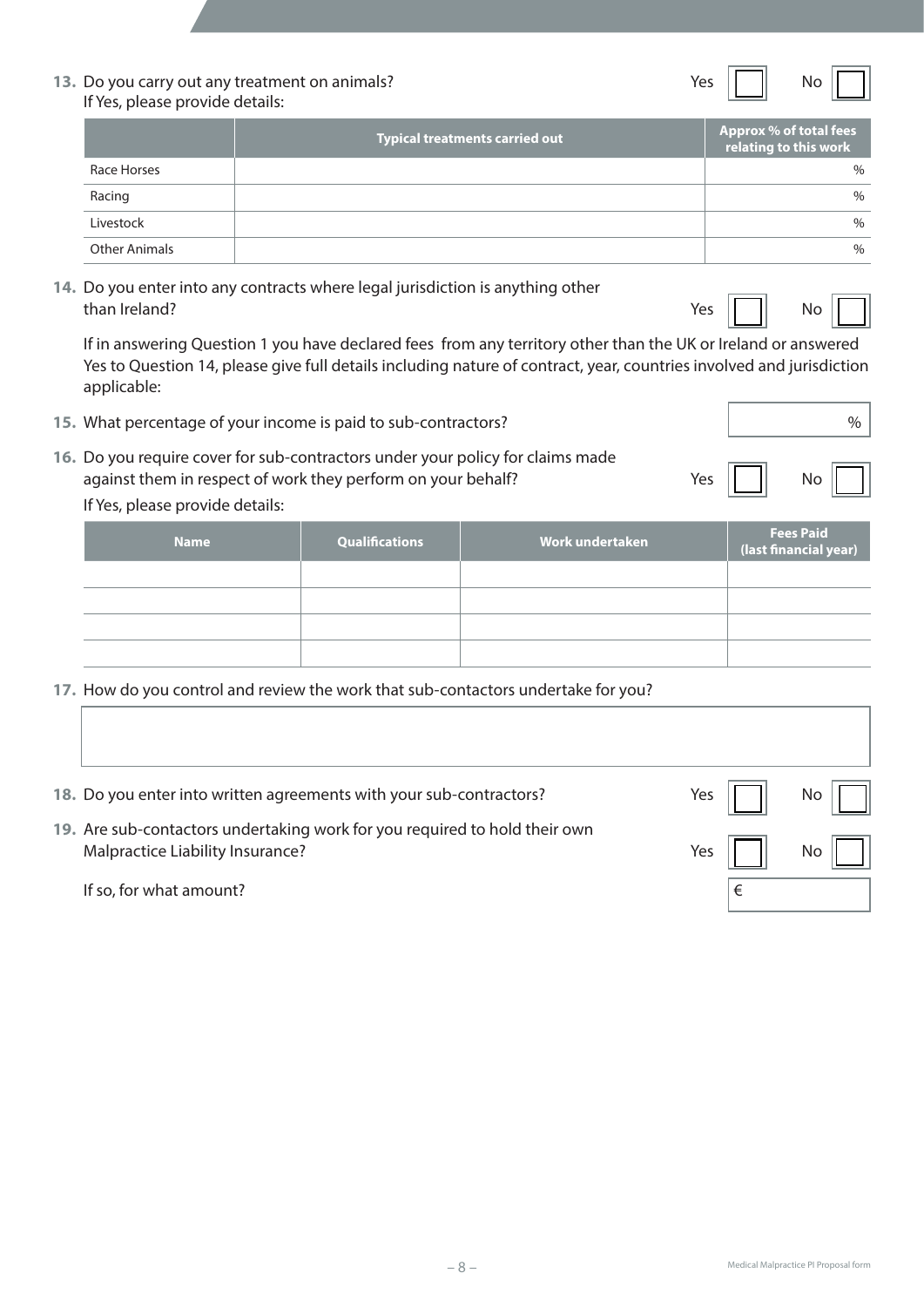# **YOUR MALPRACTICE LIABILITY INSURANCE**

| 1. | Do you currently have a Professional Indemnity Insurance policy in force?<br>If Yes, please provide details:                                                                   |                        |                                                        | Yes                 | No            |                                   |
|----|--------------------------------------------------------------------------------------------------------------------------------------------------------------------------------|------------------------|--------------------------------------------------------|---------------------|---------------|-----------------------------------|
|    | <b>Insurer</b>                                                                                                                                                                 | Renewal<br><b>Date</b> | <b>Limit of Indemnity</b><br>(Any One Claim/Aggregate) | <b>Premium</b>      | <b>Excess</b> | <b>Retroactive</b><br><b>Date</b> |
|    |                                                                                                                                                                                |                        |                                                        |                     |               |                                   |
|    |                                                                                                                                                                                |                        |                                                        |                     |               |                                   |
|    |                                                                                                                                                                                |                        |                                                        |                     |               |                                   |
| 2. | Has any previous policy for Malpractice Liability Insurance been cancelled or<br>refused or had any special terms imposed by any insurer?                                      |                        |                                                        |                     | Yes           | No                                |
|    | If Yes, please provide full details:                                                                                                                                           |                        |                                                        |                     |               |                                   |
|    |                                                                                                                                                                                |                        |                                                        |                     |               |                                   |
| 3. | What Limit of Indemnity do you require? Please indicate by ticking the box(es) below:                                                                                          |                        |                                                        |                     |               |                                   |
|    | €500,000<br>€250,000                                                                                                                                                           |                        | €1,000,000                                             | Other Please state: |               |                                   |
| 4. | What Excess are you prepared to carry?                                                                                                                                         |                        |                                                        |                     |               |                                   |
|    | €500                                                                                                                                                                           | €2,500                 | €5,000                                                 | Other Please state: |               |                                   |
| 5. | Do you require Professional Indemnity Cover?                                                                                                                                   |                        |                                                        |                     | Yes           | No                                |
|    |                                                                                                                                                                                |                        |                                                        |                     |               |                                   |
|    |                                                                                                                                                                                |                        |                                                        |                     |               |                                   |
|    | <b>YOUR CLAIMS HISTORY</b>                                                                                                                                                     |                        |                                                        |                     |               |                                   |
|    | 1. Have any claims alleging a negligent act, error or omission (successful or otherwise)<br>been made against you, your predecessors in business, or present or past partners, |                        |                                                        |                     |               |                                   |
|    | principals or directors?                                                                                                                                                       |                        |                                                        |                     | Yes           | No                                |
|    | If Yes, have such matters been notified to current or previous Underwriters?                                                                                                   |                        |                                                        |                     | Yes           | No                                |
|    | If Yes, please provide full details:                                                                                                                                           |                        |                                                        |                     |               |                                   |
|    |                                                                                                                                                                                |                        |                                                        |                     |               |                                   |
| 2. | Are you or any partners, directors or principals, after having made full enquires, including of all staff, aware of<br>any of the following matters                            |                        |                                                        |                     |               |                                   |
|    | a) Any circumstances which may give rise to a claim against you, your predecessors<br>in business or any past or present partner, director principal or employees?             |                        |                                                        |                     | Yes           | No.                               |
|    | b) The receipt of any complaints, whether oral or in writing, regarding services<br>performed or advice given by you?                                                          |                        |                                                        |                     | Yes           | No                                |
|    | If Yes, please provide full details:                                                                                                                                           |                        |                                                        |                     |               |                                   |
|    |                                                                                                                                                                                |                        |                                                        |                     |               |                                   |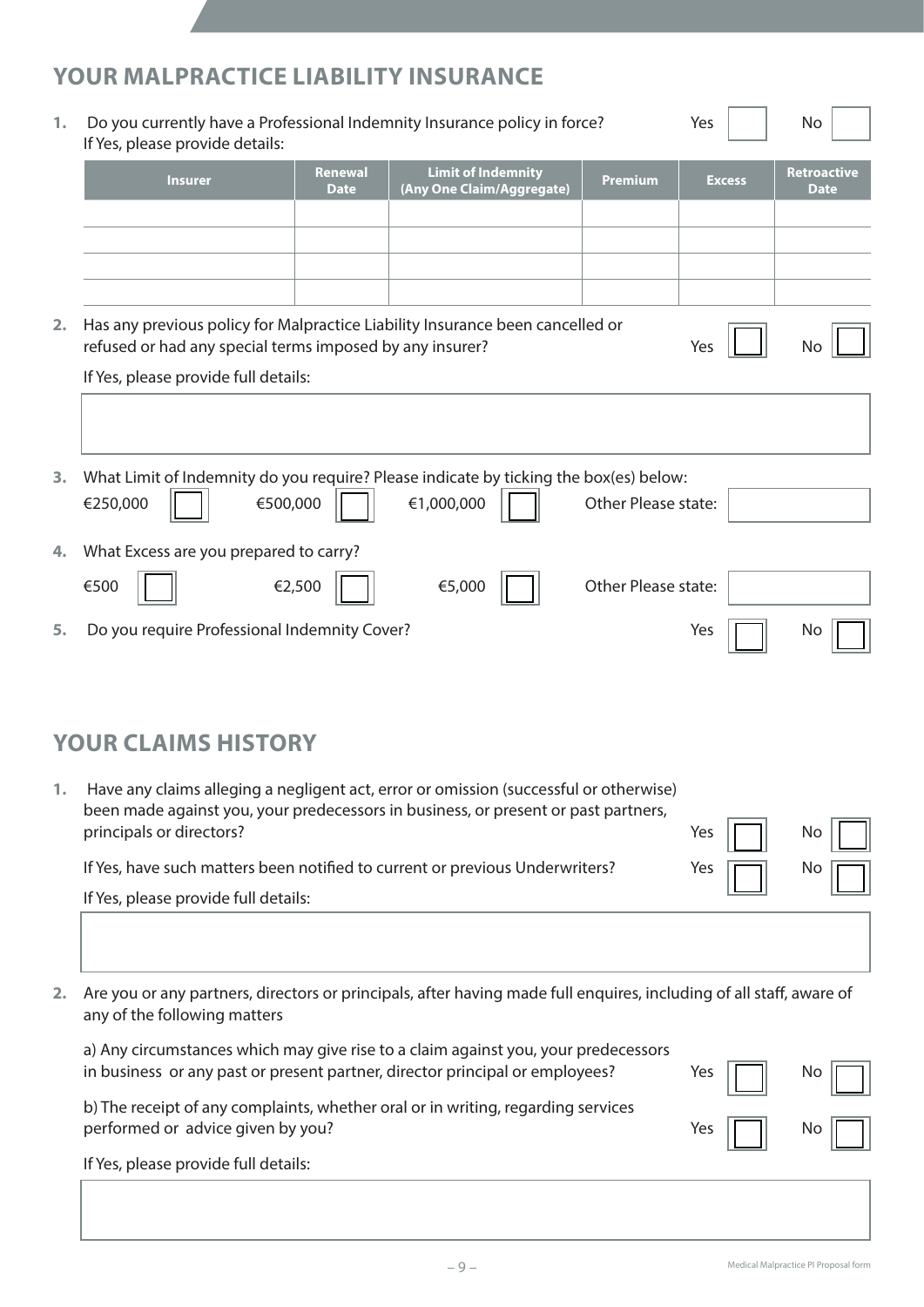# **ADDITIONAL INFORMATION**

Please use this space to provide additional information in support of the answers given within the proposal form or simply to provide further details about you or your activities which you feel would be of interest to us. Please clearly show the question number to which the information relates:

# **DATA PROTECTION**

OBF Insurance Group Ltd. recognise that protecting personal information including sensitive personal information is very important and we recognise that you have an interest in how we collect, use and share such information. Our Data Protection Policy is in line with the requirements under the General Data Protection Regulations (GDPR) which are effective from 25 May 2018.

Please read the following carefully as it contains important information relating to the information that you give us or has been provided to us on your behalf. If you provide information relating to anyone other than yourself, you are responsible for obtaining their consent to the use of their data in the manner outlined below.

Full details of how we collect, use, store and protect your data can be found in our Data Privacy Notice, a copy of which is available on request or via our website, www.obf.ie.

## **What does OBF Insurance Group Ltd. do with your personal data?**

Information you provide will be used by OBF Insurance Group Ltd. for the purposes of processing your application and administering your insurance policy. OBF Insurance Group Ltd. may need to collect sensitive personal data relating to you (such as medical or health records) in order to process your application and/or any claim made.

All information supplied by you will be treated in confidence by OBF Insurance Group Ltd. and will not be disclosed to any third parties except (a) to our agents, sub-contractors and reinsurers (b) to third parties involved in the assessment, administration or investigation of a claim (c) where your consent has been received or (d) to meet our legal or regulatory obligations. In order to provide you with products and services this information will be held in the data systems of OBF Insurance Group Ltd. or our agents or subcontractors. The data is held on servers with multiple layers of security. Please note that some servers which may hold your data are located outside the EU.

We will hold data collected from you for the duration of our business relationship with you and for six years after that. This is a requirement under the Central Bank's Consumer Protection Code 2012. Your data may be used for the purposes of automated decision making but will not be used for profiling purposes.

OBF Insurance Group Ltd. may pass your information to other companies for processing on its behalf. OBF Insurance Group Ltd. will ensure that its transfer of data is lawful and that your information is kept securely and only used for the purpose for which it was provided.

Calls to and from OBF Insurance Group Ltd. are recorded for quality assurance or verification purposes.

## **Your Rights under our Data Protection Policy**

You have the right to :

- • Access the data we hold about you
- • Have the data we hold about you transferred to another person or organisation